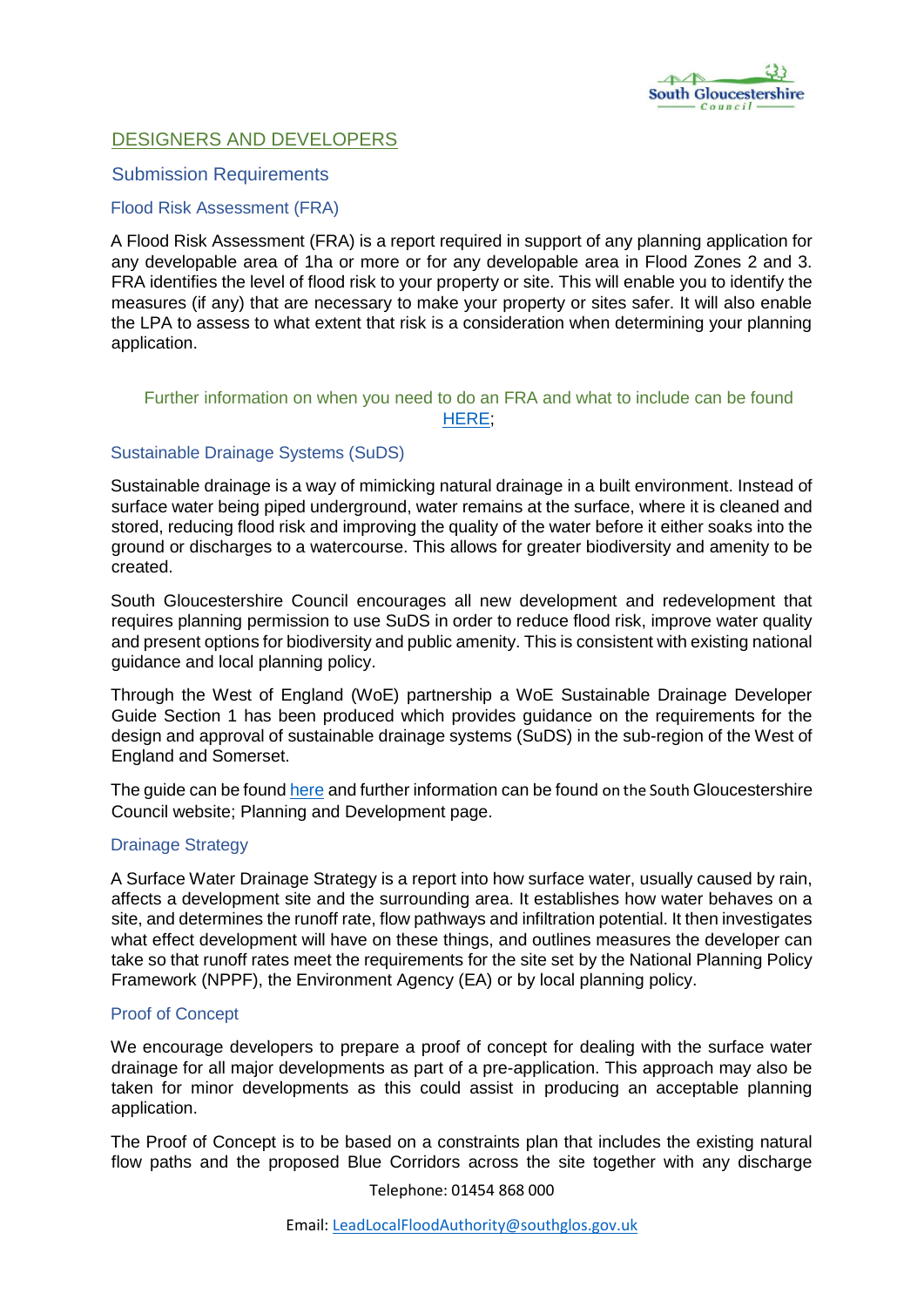

restrictions, maintenance restrictions or access issues that the relevant Flood Risk Management Authorities (FRMAs) and Local Planning Authority (LPA) may require.

A Proof of Concept can be used to inform the site masterplan, as it will confirm the developable area within the site. The benefits of producing a Proof of Concept is that it allows the developer to gain a clearer indication of any potential issues that may create significant concerns at an early stage and avoid any issues that may be very costly to deal with if they are not highlighted until a much later stage.

Further information on creating a Proof of Concept and what information to include can be found in the WoE Sustainable Drainage Developer Guide Section 1 Here

#### **Calculations**

As part of the drainage strategy for developments we would expect the submission of drainage calculations in order to demonstrate that the proposed drainage system has been designed accordingly to accommodate the critical storm event.

Calculations for proposed site drainage systems will need to demonstrate that no flooding on site occurs during the 30 year storm event and that no flooding to building occurs during the 100 year plus additional rainfall percentage for climate change event (30% for residential and 20% for commercial).

We would request that drainage calculations are submitted as mdx files to enable auditing.

#### WFD & Water Quality

-

The Water Framework Directive (WFD) is a European Law, which provides a framework for the protection of the water environment including rivers, lakes, estuaries and groundwater. In England and Wales, WFD is being implemented through using River Basin Management Plans.

The main aims of the WFD are to:

- Improve and protect inland and coastal waters
- Promote the sustainable use of water as a natural resource
- Create better habitats for wildlife that live in and around water
- Create a better quality of life for everyone

A significant problem is diffuse pollution<sup>1</sup>. SuDS can reduce this and therefore help meet WFD requirements. Drainage systems must be designed and constructed so surface water discharged does not adversely impact the water quality of receiving water bodies, both during construction and when operational.

If development interacts with a sensitive water body or is in a source protection zone a water quality risk assessment will be required to quantify the potential risk. The water quality risk assessment could form part of a wider WFD compliance assessment if required at the planning stage.

More information on the Water Framework Directive can be found here on the Environment Agency website.

Telephone: 01454 868 000  $1$  Diffuse Pollution is the release of potential pollutants from a range of activities that, individually, may have no effect on the water environment, but at the scale of catchment can have a significant effect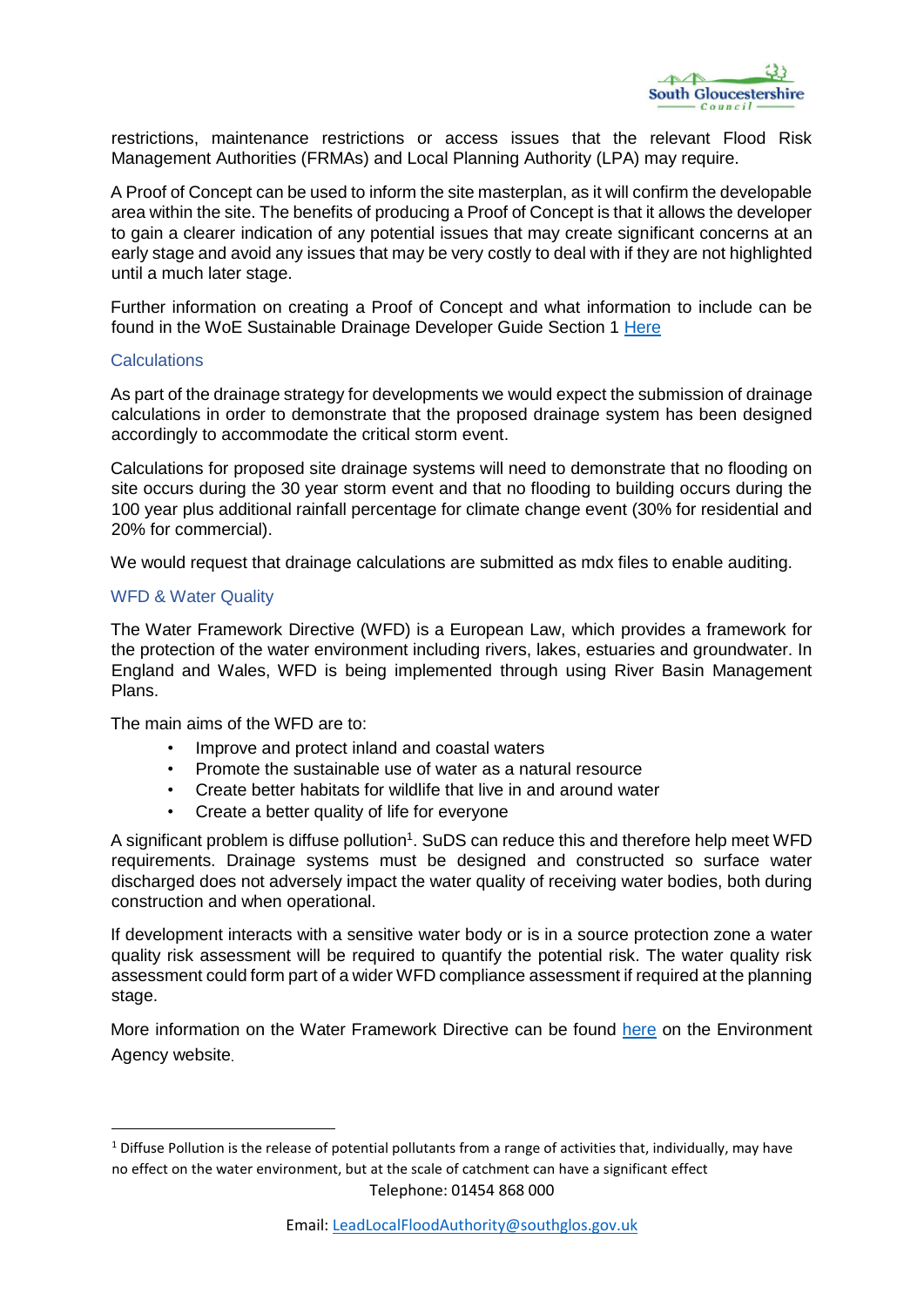

### Fish & Fisheries

If your development proposals include the building of a new structure or the alteration or refurbishment of an existing one on a river, then you may need to install a fish pass or screen in accordance with the Salmon and Fresh Water Fisheries Act 1975, or an eel pass or screen in accordance with the Eels (England and Wales) Regulations 2009 Statutory Instrument No.3344.

The free passage of migratory fish is a key requirement of the Water Framework Directive, and is being used as an indicator for assessing whether water bodies are meeting Good Ecological Potential or Status.

Well-designed fish passes can help deliver objectives of the Water Framework Directive by;

- Ensuring that fish can move freely between the river and coastal waters in order to access breeding, nursery or feeding grounds.
- Allowing passage of other mobile aquatic species, such as invertebrates and plankton.

More information on this requirement can be found here on the Environment Agency website or by contacting the Fisheries and Biodiversity team at your local Environment Agency office.

# Climate Change & Urban Creep

Urban creep is the conversion of permeable surfaces to impermeable over time e.g. surfacing of front gardens to provide additional parking spaces, extensions to existing buildings, creation of large patio areas. Much research has been carried out in to the effect of urban creep and its effect on the drainage systems which cater for urban areas. It has been shown that, over the lifetime of a development, urban creep can increase impermeable areas by as much as 10%.

Whilst we have always considered the impermeable areas proposed on new development sites and accounted for climate change we have not, previously, accounted for urban creep. From 1 February 2015 an allowance for urban creep will now be required as part of the surface water drainage proposals for new development in South Gloucestershire. The requirement is shown below.

The consideration of urban creep should be assessed on a site by site basis but is limited to residential development only. The appropriate allowance for urban creep must be included in the design of the drainage system over the lifetime of the proposed development. The allowances set out below must be applied to the impermeable area within the property curtilage:

| Residential development density,<br>Dwellings per hectare | Change allowance %<br>of impermeable area |
|-----------------------------------------------------------|-------------------------------------------|
| $\leq 25$                                                 | 10                                        |
| 30                                                        |                                           |
| 35                                                        |                                           |
| 45                                                        |                                           |
| $\geq 50$                                                 |                                           |
| Flats & apartments                                        |                                           |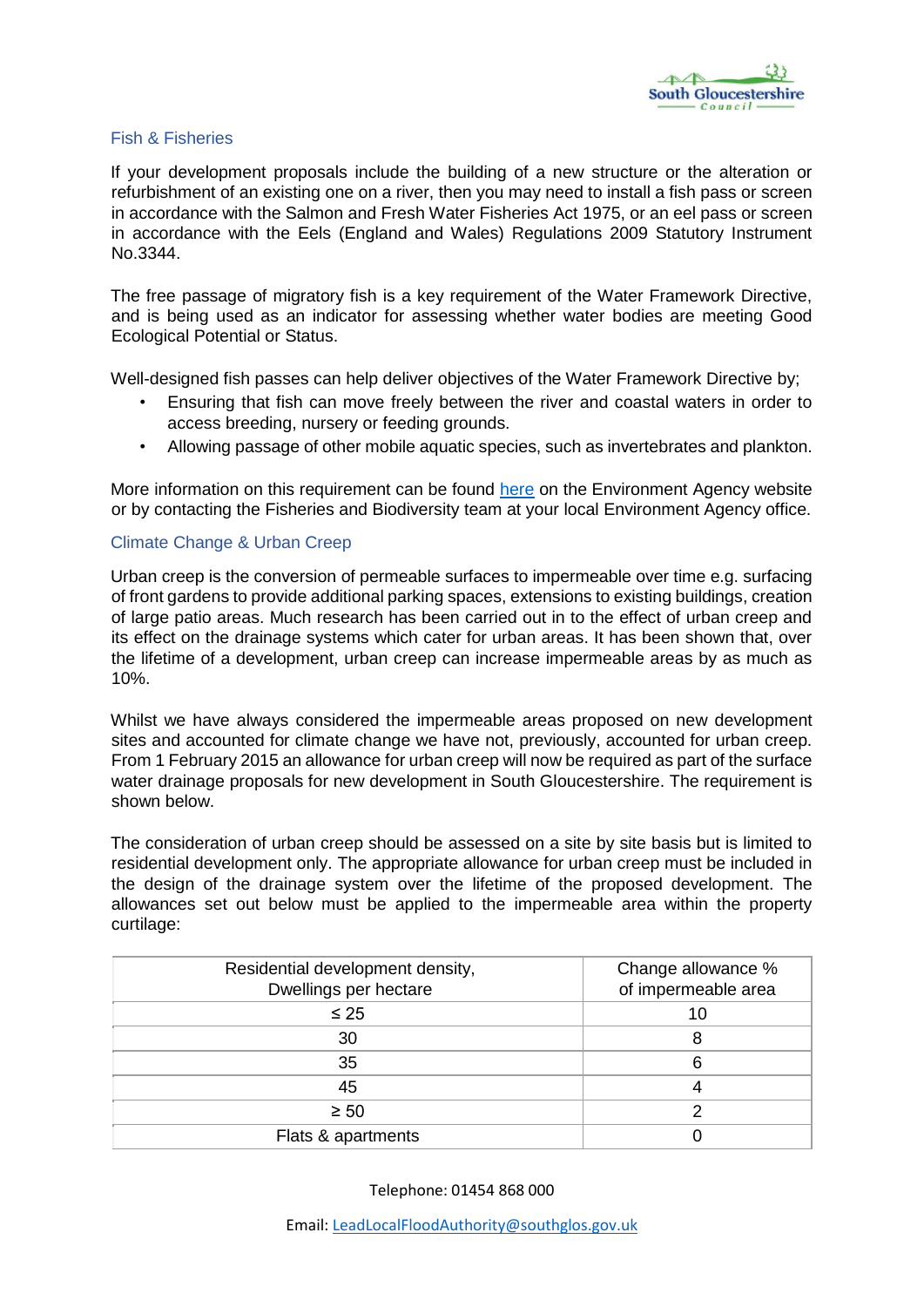

Note: where the inclusion of the appropriate allowance would increase the total impermeable area to greater than 100%, 100% should be used as the maximum. "Curtilage" means area of land around a building or group of buildings which is for the private use of the occupants of the buildings.

# Climate Change

The frequency and intensity of rainfall is predicted to increase as a result of climate change and an allowance for how this will affect the proposal will need to be factored into design. An allowance for climate change needs to be incorporated as part of the design, which means adding an extra amount to peak rainfall (20% for commercial development, 30% for residential).

Further information on the specific drainage requirements that the LLFA would require can be found in the following document.

# Consents Land Drainage Consent/Ordinary Watercourse Consent

South Gloucestershire Council is responsible for consenting works that affect the flow of an ordinary watercourse. An ordinary watercourse is any passage through which water flows which is not part of a main river. This includes rivers, streams, ditches, drains, cuts, culverts, dykes, sluices and sewers (other than public sewers).

If you intend to undertake works which may affect the flow or storage of water, even temporarily, you need to apply to our Drainage & Flood Risk Management team for consent. Please contact our Drainage & Flood Risk Management team before you start your application as consent may not be required and we may be able to help you avoid unnecessary delays. Please email LeadLocalFloodAuthority@southglos.gov.uk or phone 01454 868000.

Further information on Land Drainage Consents can also be found on our website here.

#### Flood Defence Consent (Main Rivers)

If you intend to carry out works in, over, under or adjacent to a main river then flood defence consent will need to be obtained from the Environment Agency (EA) who manage main rivers.

Main rivers are typically larger streams and rivers, but some are smaller watercourse of local significance. To identify whether your watercourse is a main river visit the EA's website and view their flood maps [\(www.environment-agency.gov.uk\)](http://www.environment-agency.gov.uk/).

#### Byelaw/Land Drainage Consent (Internal Drainage Board)

If your proposals include discharging surface water into or within the Lower Severn Internal Drainage District or to obstruct or alter the flow of or erect, place or construct any structure or service in, over, under or within 8 metres of a watercourse within their district then consent from the Lower Severn Internal Drainage Board (LSIDB) will need to be sought.

More information can be found on their website here; LS IDB and to see if your site falls within the LSIDB drainage district then you can check the following map [within South](http://hosted.southglos.gov.uk/acrobat/SFRA/Figure2.pdf) [Gloucestershire.](http://hosted.southglos.gov.uk/acrobat/SFRA/Figure2.pdf)

#### Environmental Permit (Foul Water disposal)

If there are no public foul systems in the vicinity of your development to connect into then you may require an Environmental Permit from the Environment Agency. This permit covers the use of either a septic tank or package treatment plant with a secondary form of treatment,